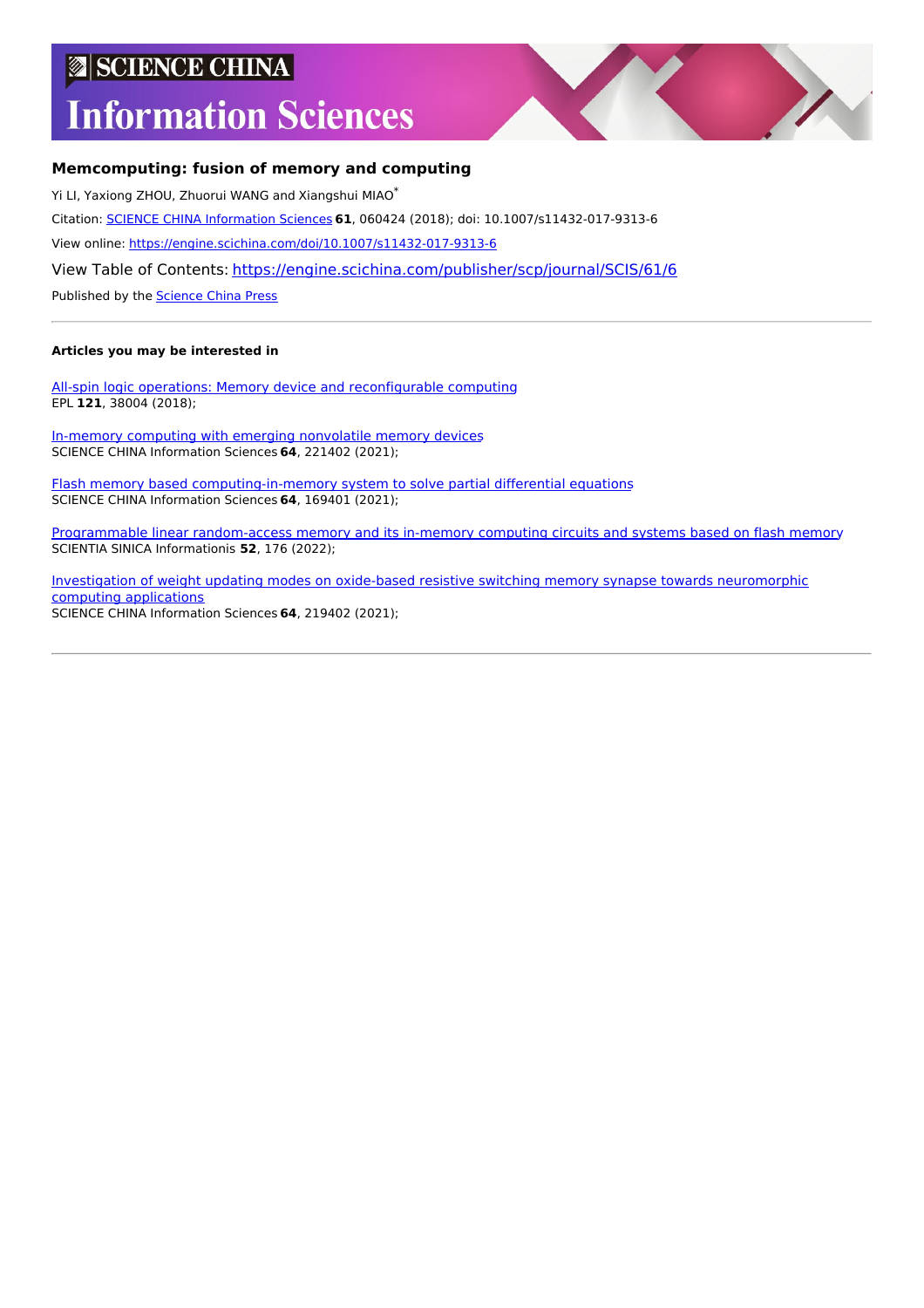#### SCIENCE CHINA Information Sciences





June 2018, Vol. 61 060424:1–060424:3 <https://doi.org/10.1007/s11432-017-9313-6>

Special Focus on Memristive Devices and Neuromorphic Computing

### Memcomputing: fusion of memory and computing

Yi LI, Yaxiong ZHOU, Zhuorui WANG & Xiangshui MIAO\*

Wuhan National Research Center for Optoelectronics, School of Optical and Electronic Information, Huazhong University of Science and Technology, Wuhan 430074, China

Received 10 October 2017/Accepted 26 October 2017/Published online 3 May 2018

Citation Li Y, Zhou Y X, Wang Z R, et al. Memcomputing: fusion of memory and computing. Sci China Inf Sci, 2018, 61(6): 060424, <https://doi.org/10.1007/s11432-017-9313-6>

In this world of ubiquitous computing, the contemporary electronic digital computer has become an essential machine that is available anytime and everywhere. Computing systems come in various forms, including desktops, laptops, tablets, mobile phones, smart watches, and other daily life devices. These systems all originate from the earliest huge, heavy EDVAC and UNIVAC machines of the 1940s, and all share a universal architecture conceived by von Neumann, who divided the computing system into five primary groups: a central arithmetic part (CA), a central control part (CC), memory  $(M)$  and outside recording medium  $(R)$ , input, and output. The CA and CC parts evolved into the central processing unit (CPU), whereas the M and R correspond to the high-speed main memory that stores data and instructions (SRAM and DRAM) and external mass storage, respectively.

Based on the organized architecture and singlethread operation principles, the development of computing systems greatly benefited from the invention of the transistor and its subsequent performance boost along with the persistent exponential scaling of feature size, as predicted by Gordon Moore and theoretically formalized by Robert Dennard.

However, this tendency is now encountering unyielding walls. First, Dennard scaling is coming to an end as the capability of 2D lithography approaches the atomic realm. The miniaturization of electronic components is reaching its physical limits. Quantum tunneling in the gate insulator and other reliability issues are also arising. Secondly, today's computers continue to face the von Neumann bottleneck, which refers to the limited data transfer rate between a CPU that is physically separated from its hierarchical memory parts. Although vast caches have been introduced to reduce the performance mismatch in multicore CPUs and GPUs, the overhead data transfers in the bus consume the major proportion of energy in data-intensive computing.

Alternative computing devices and architectures offer keys for overcoming these daunting problems in the era of big data. Memcomputing, as one competitive emerging paradigm (Figure 1), explores the use of memristors or memristive devices, the fourth basic circuit element theoretically proposed by Chua in 1971 and physically demonstrated by HP Labs in 2008 [1]. Due to its desirable attributes, this fancy device is expected to be the building block for future computing technology. Its advantages include its non-volatility and the ability to program its resistance based on the polarity and amplitude of the applied voltage; its resistive switching behavior that can execute logic functions; its operation according to

<sup>\*</sup> Corresponding author (email: miaoxs@hust.edu.cn)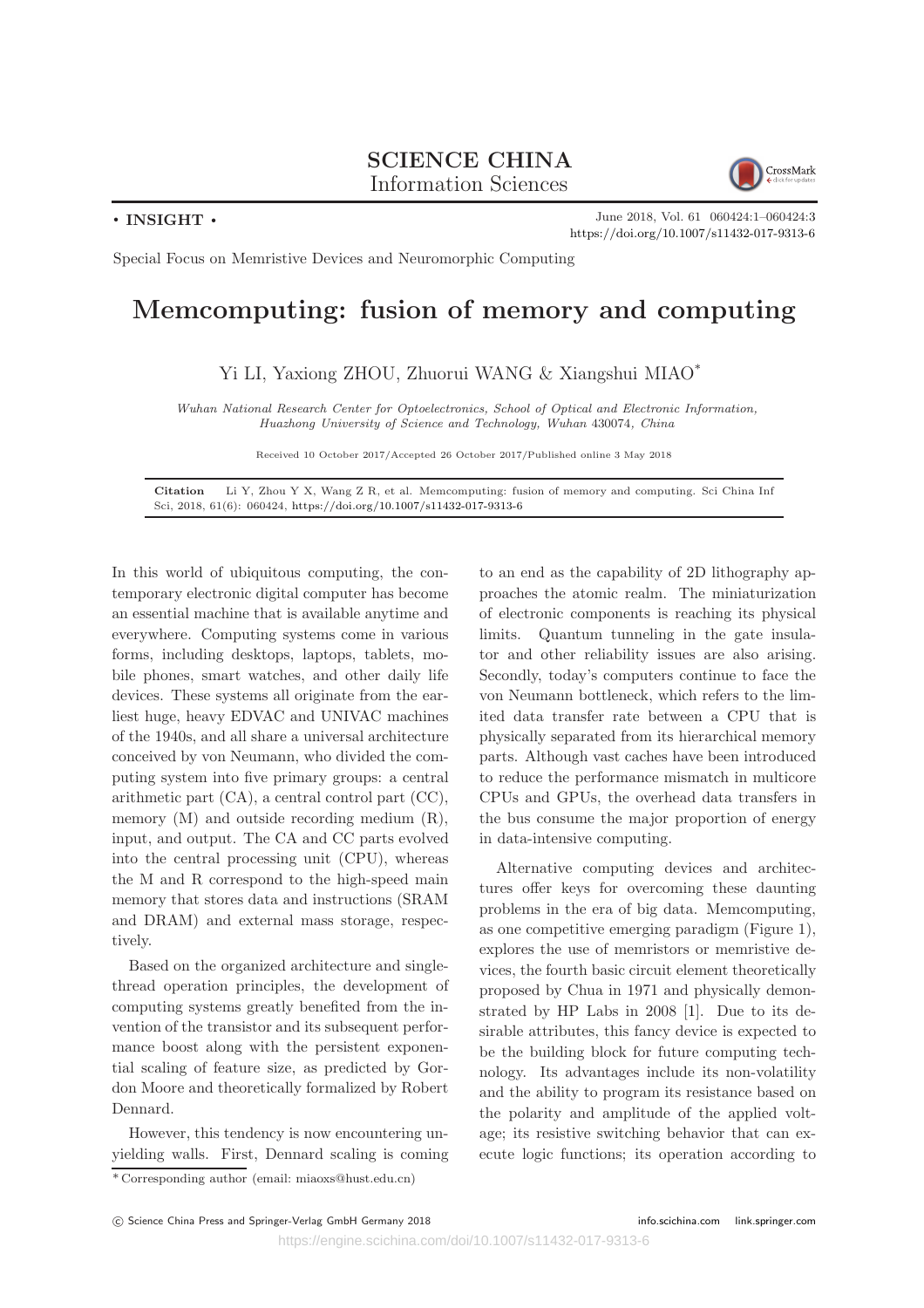distinct physical principles, as compared with the transistor; and its superior performances, including high switching speed, low power consumption, and 3D integration capability. The first two attributes open an intriguing opportunity for the fusion of memory and computing to develop non-von Neumann architectures. The last two attributes enable the construction of transistor-free, highspeed, energy-efficient, and compact computing systems.

As von Neumann initially conceived, CA most frequently performs the elementary arithmetic operations of addition, subtraction, multiplication, and division, which are implemented by the execution of binary logic.

Similarly, the exploration of a memristive processing unit (MPU) is the first concept in the construction of a memcomputing system. An MPU includes thousands of memcomputing cores consisting of homogenous large arrays of memristive devices. HP Labs took the lead in experimentally implementing stateful IMP and NAND logics with bipolar memristors [2], and proved that an arbitrary Boolean logic could be computed through the sequential iteration of implication and FALSE logic. The term "stateful" means that the logic input and output variables are represented by nonvolatile resistance states other than the volatile charge or voltage in transistor gates, which indicates that the computation results are stored in situ with zero static power and can participate in subsequent computation. In this way, the memory and computation are highly integrated in a single device and the volume of data transfer or memory access can be significantly reduced, which to a certain extent "opens up" the von Neumann bottleneck.

Linn et al. [3] proposed a Boolean algebra with four variables to realize 16 binary logic functions in three steps, which were validated in bipolar and complementary cells. Based on a general logic expression, Li et al. [4] further presented a two-step operation for implementing an arbitrary logic with one memristor in a crossbar architecture. Similar work was demonstrated in the 1T1R configuration involving a transistor into logic operation, which provides a feasible route for building memcomputing cores [5]. However, in these logic-inmemory implementations, the input and output variables are heterogeneous, i.e., voltages at the device terminals are the input variables and the resistance states comprise the output. Other logic solutions such as memristive ratioed logic (MRL) and memristor-aided logic (MAGIC) also show advantages in latency and energy consumption.

Several key criteria for evaluating different memristive logic approaches include functional completeness, computational complexity, cascading capability, and reconfigurability. The term functional completeness indicates whether all possible truth tables can be expressed by a basic set of logical connectives. For instance, {IMP, FALSE}, {NOR}, and {NAND} are complete sets.

Computational complexity indicates the amount of resources required, including spatial complexity and temporal complexity. This can be interpreted as the number of logic gates and logic cycles required to implement a particular function, which influences the system's latency, energy, and area efficiency. The cascading capability is determined by the nature of the input and output variables. For IMP logic, no extra conversion is needed, whereas in some cases, the output resistance state must be converted into voltage signals using buffers for the next-stage computation. Reconfigurability indicates the degree to which the function of the memcores can be changed by altering the control or operation signals [6], which provides high flexibility and intrinsic parallelism.

Much effort has been devoted to the practical application of memcomputing. Based on basic Boolean logics, complex arithmetic blocks have been built, including full adders, multiplication, and look-up tables, which serve as key elements for nonvolatile processors to address data-centric computation. Memristive reconfigurable logic circuits with memristors acting as the configuration bits and switches offer an alternative approach to the FPGA. Recently, researchers demonstrated hyperdimensional computing in 3D memristors based on kernels of multiplication, addition, and permutation for language recognition application. To accelerate convolution computation or matrix vector multiplication, the implementation of the dotproduct engine in crossbars is an energy-efficient parallel solution for hardware deep learning and neuromorphic systems.

Although promising applications have been proposed, several formidable challenges hinder the development of memcomputing technology. One of the major challenges is the difficulty of fabricating reliable devices in large-scale arrays. Thus, per-